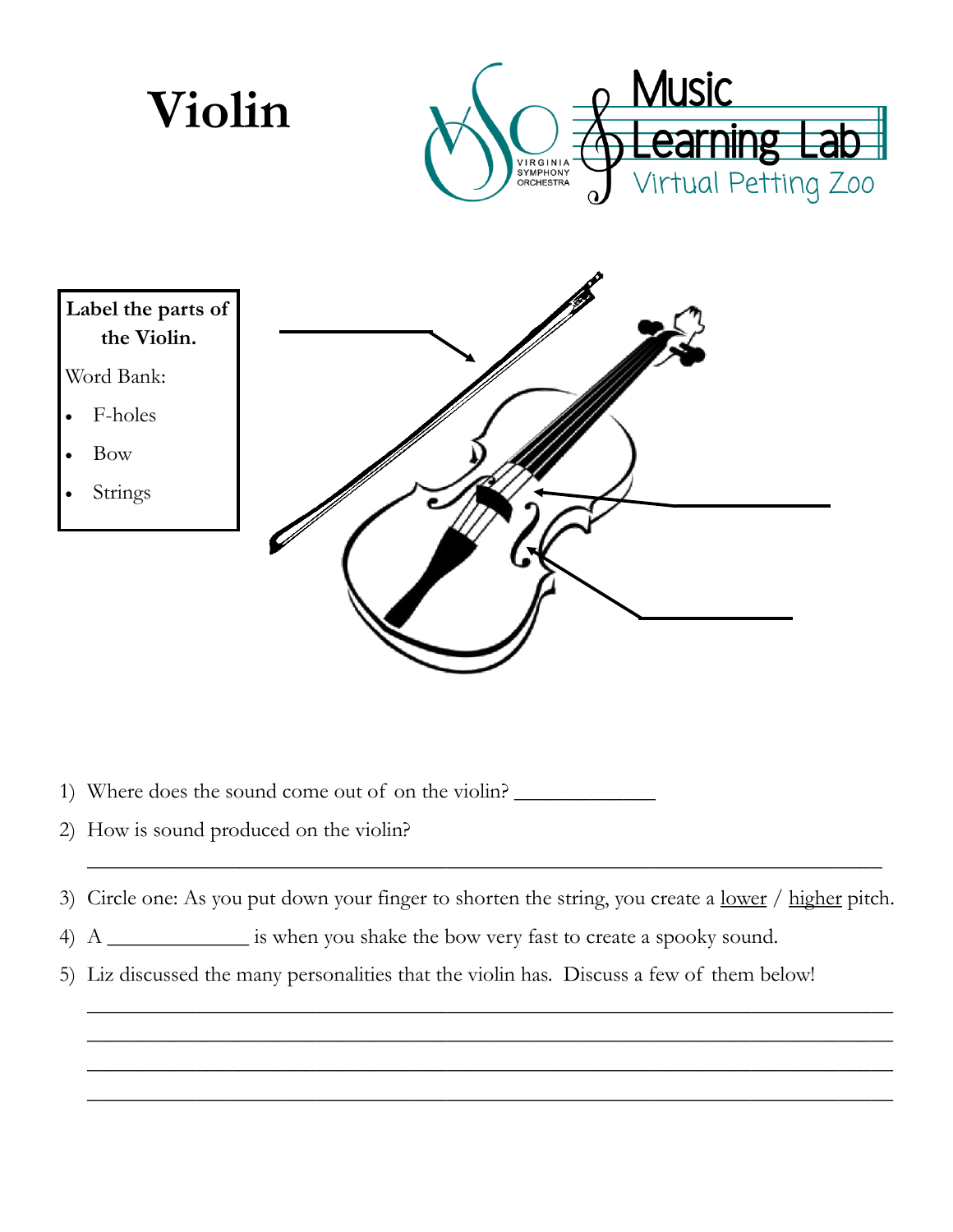## **Violin** *Vocabulary*



- String Family: The String Family is the largest family in the entire orchestra consisting of the violin, viola, cello, and double bass
- Melody: a group of notes of various pitches which are played one after another. Together they make a tune in the same way that a group of words make a sentence.
- Pitch: how high or low a tone is
- Tremolo: a trembling effect created by quickly repeating the note
- Pizzicato: a playing technique that involves plucking the strings of a string instrument
- Chord: a group of notes sounded together to form a harmony
- Double stop: the playing of two notes at once on a bowed string instrument

## **Further Listening:**

Hear violinist Anne Sophie-Mutter play the Mendelssohn *Violin Concerto in E minor* <https://www.youtube.com/watch?v=K67o86CS5uo>

For more videos, please visit <https://virginiasymphony.org/learninglab/>